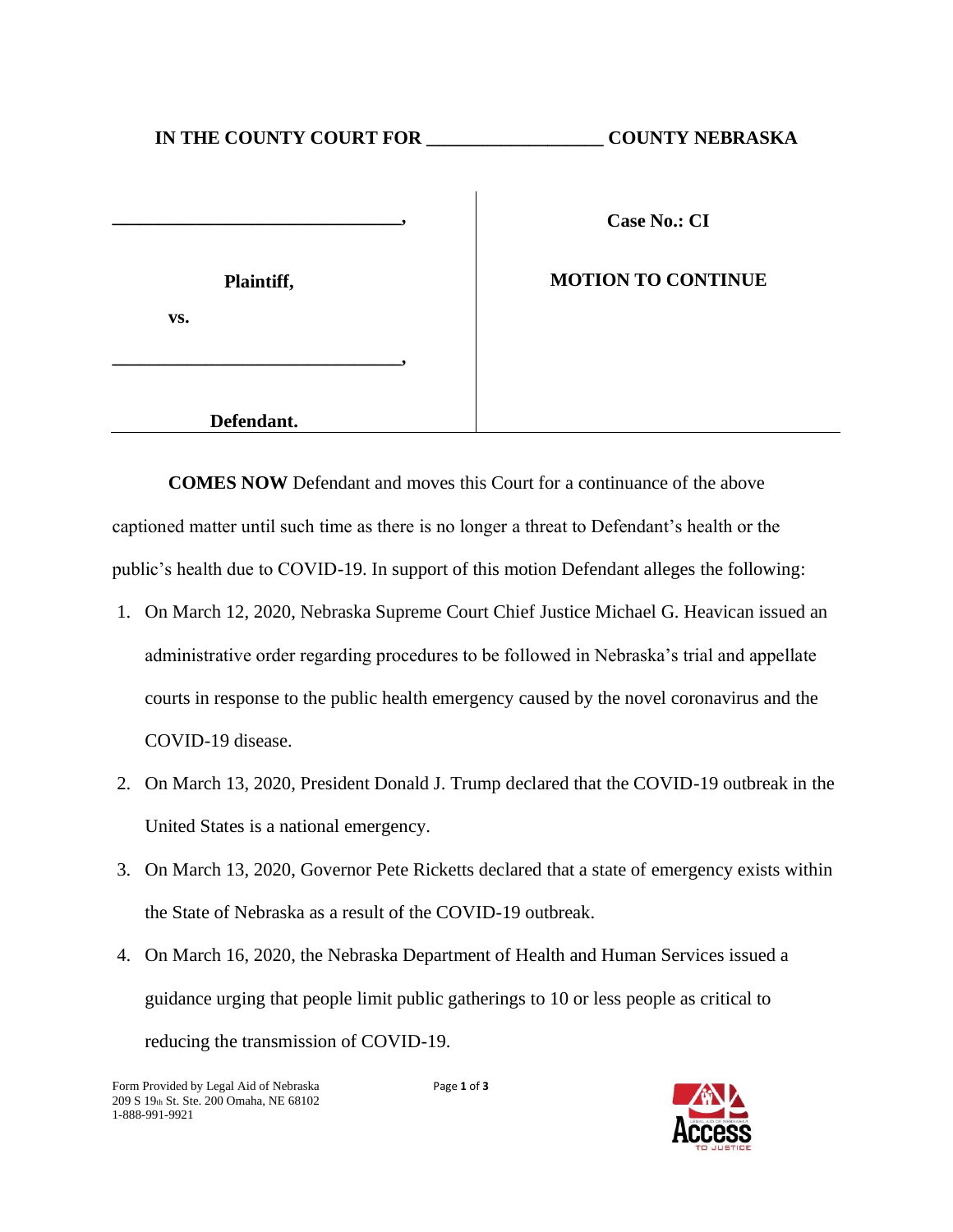- 5. The Centers for Disease Control and the Nebraska Department of Health and Human Services have repeatedly iterated that the best defense against the COVID-19 virus is for people to stay at home as much as possible and practice social distancing. By allowing the courts to continue with unnecessary civil hearings, the risk of exposure and spread of the virus to parties, attorneys, court staff, and judges expands exponentially. This is indirect contradiction to the recommendations of the CDC and other medical experts.
- 6. There is good cause to grant a continuance due to the public health emergency, and proceeding at this time on Plaintiff's alleged cause(s) of action does not outweigh the concern for public health and safety, and Plaintiff's alleged cause(s) of action are not "emergency" in nature.
- 7. Additionally, I would like the court to know the following:

Wherefore, Defendant hereby moves this Court for a continuance of the above captioned matter until such time as there is no longer a threat to Defendant's health or the public's health due to COVID-19.

\_\_\_\_\_\_\_\_\_\_\_\_\_\_\_\_\_\_\_\_\_\_\_\_\_\_\_\_\_\_\_\_\_\_\_\_\_\_\_\_\_\_\_\_\_\_\_\_\_\_\_\_\_\_\_\_\_\_\_\_\_\_\_\_\_\_\_\_\_\_\_\_\_\_

\_\_\_\_\_\_\_\_\_\_\_\_\_\_\_\_\_\_\_\_\_\_\_\_\_\_\_\_\_\_\_\_\_\_\_\_\_\_\_\_\_\_\_\_\_\_\_\_\_\_\_\_\_\_\_\_\_\_\_\_\_\_\_\_\_\_\_\_\_\_\_\_\_\_.

Date:  $\Box$ 

Defendant (print name)

Signature

Street Address

City, State, ZIP Code

Phone number

Page **2** of **3**



\_\_\_\_\_\_\_\_\_\_\_\_\_\_\_\_\_\_\_\_\_\_\_\_\_\_\_\_\_\_\_\_\_\_\_\_\_\_\_

\_\_\_\_\_\_\_\_\_\_\_\_\_\_\_\_\_\_\_\_\_\_\_\_\_\_\_\_\_\_\_\_\_\_\_\_\_\_\_

\_\_\_\_\_\_\_\_\_\_\_\_\_\_\_\_\_\_\_\_\_\_\_\_\_\_\_\_\_\_\_\_\_\_\_\_\_\_\_

\_\_\_\_\_\_\_\_\_\_\_\_\_\_\_\_\_\_\_\_\_\_\_\_\_\_\_\_\_\_\_\_\_\_\_\_\_\_\_